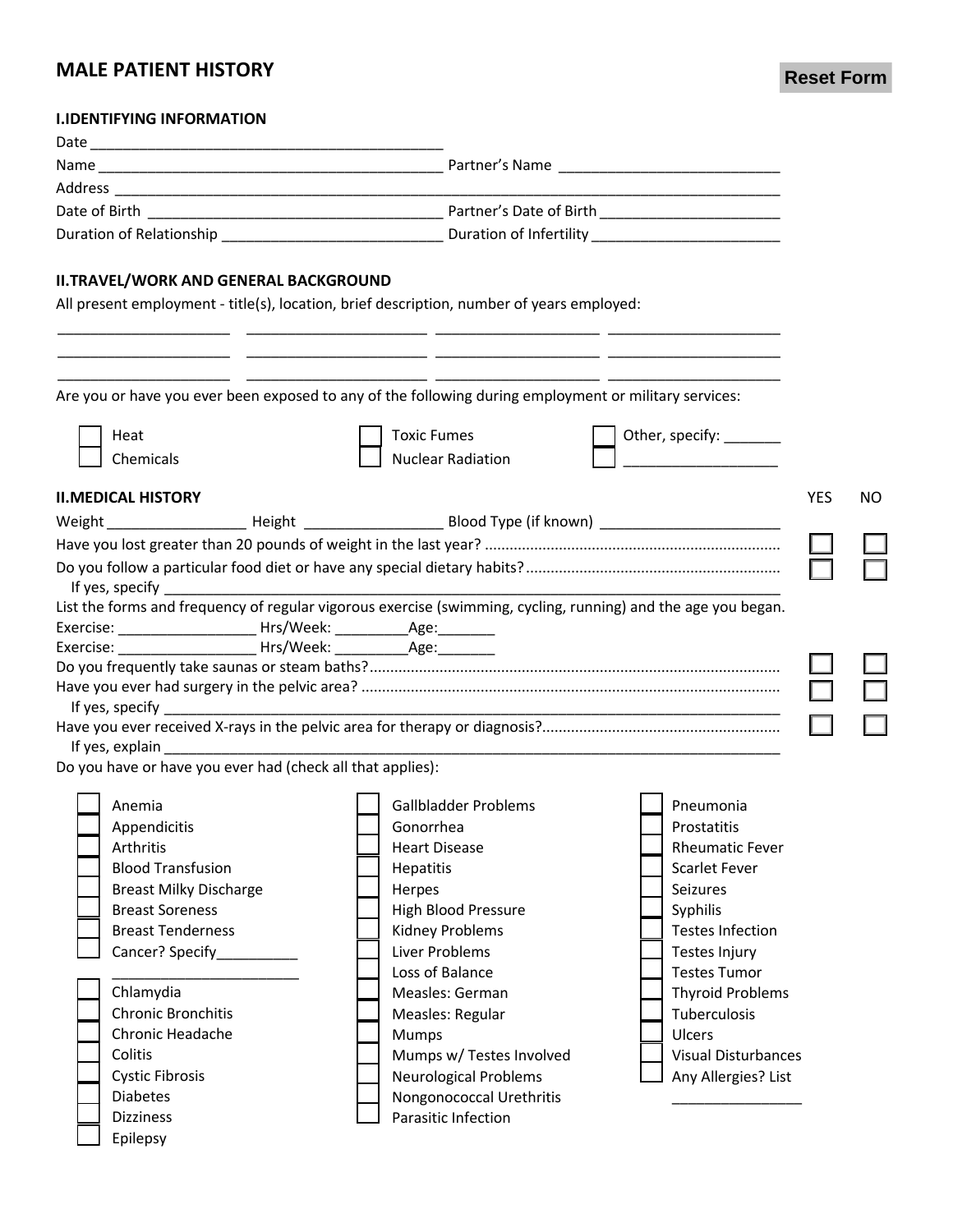|                                                                                                                | <b>YES</b> | NO |  |
|----------------------------------------------------------------------------------------------------------------|------------|----|--|
|                                                                                                                |            |    |  |
|                                                                                                                |            |    |  |
| If yes, list all prescriptions and problems for which you were taking them: __________________________________ |            |    |  |
|                                                                                                                |            |    |  |
|                                                                                                                |            |    |  |
|                                                                                                                |            |    |  |
|                                                                                                                |            |    |  |
| Do you use or have you ever used (check all that apply):                                                       |            |    |  |
| Alcohol-How many glasses per week do you usually drink? Wine_______Beer______Cocktails _____________           |            |    |  |
| Cigarettes-Number of packs per day _________                                                                   |            |    |  |
| Illicit or Recreational Drugs (Marijuana, Cocaine, etc.) If you would feel more comfortable not                |            |    |  |
| writing anything down, please discuss this directly with your physician. Specify _________________________     |            |    |  |
| <b>IV. SEXUAL HISTORY</b>                                                                                      |            |    |  |
|                                                                                                                |            |    |  |
|                                                                                                                |            |    |  |
|                                                                                                                |            |    |  |
|                                                                                                                |            |    |  |
|                                                                                                                |            |    |  |
| If yes, how long did it take to produce a child? ___________________When was this (dates)? _______________     |            |    |  |
|                                                                                                                |            |    |  |
|                                                                                                                |            |    |  |
|                                                                                                                |            |    |  |
|                                                                                                                |            |    |  |
| If yes, $\Box$ premature ejaculations $\Box$ retrograde ejaculations                                           |            |    |  |
|                                                                                                                |            |    |  |
|                                                                                                                |            |    |  |
|                                                                                                                |            |    |  |
| How many times per week do you and your partner now have intercourse? _____________________________            |            |    |  |
|                                                                                                                |            |    |  |
|                                                                                                                |            |    |  |
| <b>V. FAMILY HISTORY</b>                                                                                       |            |    |  |
|                                                                                                                |            |    |  |
|                                                                                                                |            |    |  |
|                                                                                                                |            |    |  |
|                                                                                                                |            |    |  |
|                                                                                                                |            |    |  |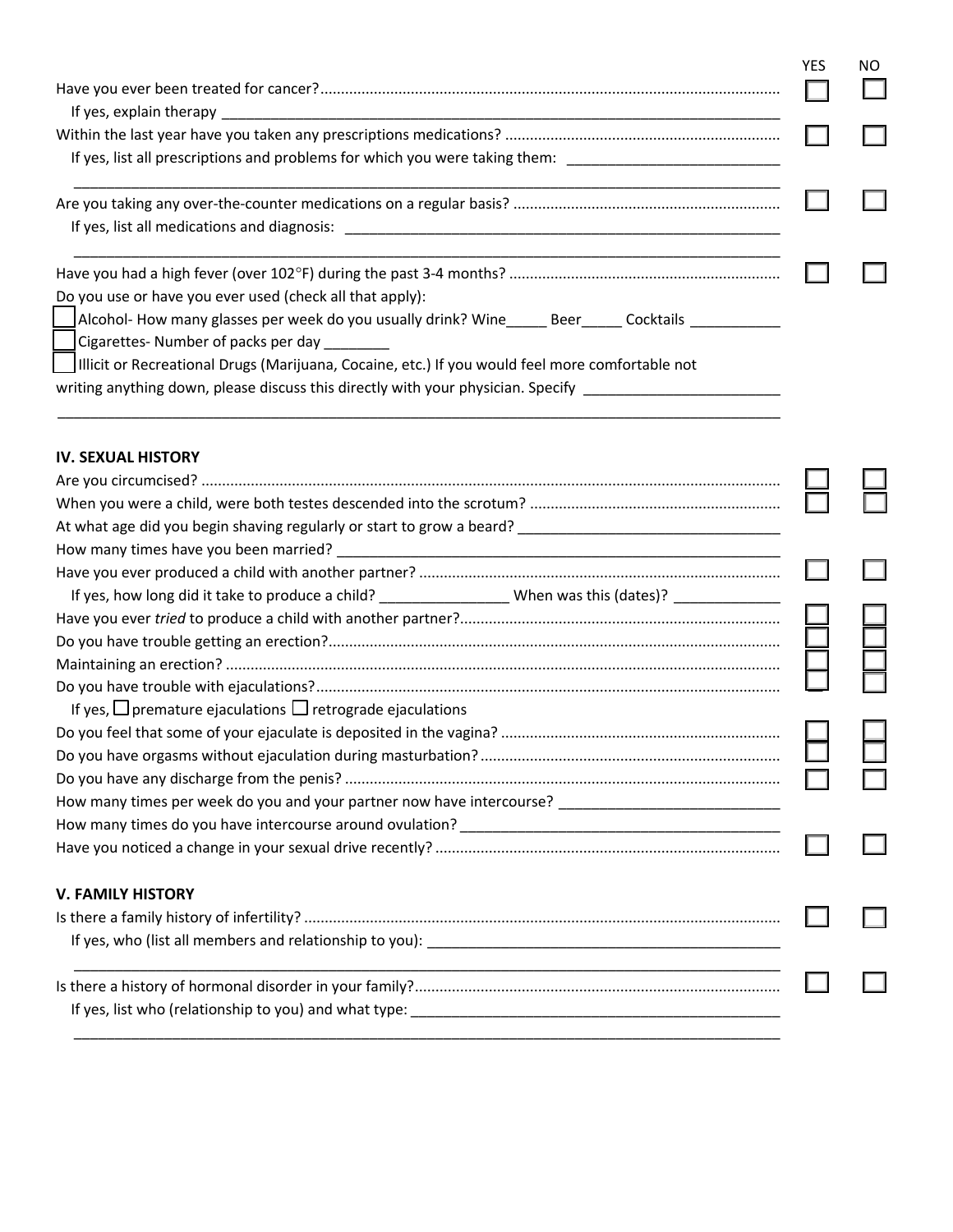|                                                                                                                 |                                                        | <b>YES</b> | <b>NO</b> |  |
|-----------------------------------------------------------------------------------------------------------------|--------------------------------------------------------|------------|-----------|--|
| <b>VI. HISTORY OF FERTILITY THERAPY</b>                                                                         |                                                        |            |           |  |
|                                                                                                                 |                                                        |            |           |  |
|                                                                                                                 |                                                        |            |           |  |
|                                                                                                                 |                                                        |            |           |  |
| What drugs have you taken for infertility (check all that applies):<br>Clomiphene citrate (Serophene®, Clomid®) | Hcg (Profasi®, A.P.L®)                                 |            |           |  |
| Hmg (Pergonal®)                                                                                                 | Fluxymesterone (Halotestin®)<br>GnRH or LHRH (Factrel) |            |           |  |
| Tamoxifen<br>Testolactone                                                                                       | Urofollitropin or FSH (Metrodin)                       |            |           |  |
| Bromocriptine (Parlodel)                                                                                        | Other-Specify: ____________                            |            |           |  |
| Testosterone or male hormone                                                                                    | None                                                   |            |           |  |
|                                                                                                                 |                                                        |            |           |  |
|                                                                                                                 |                                                        |            |           |  |
|                                                                                                                 |                                                        |            |           |  |
|                                                                                                                 |                                                        |            |           |  |
|                                                                                                                 |                                                        |            |           |  |
|                                                                                                                 |                                                        |            |           |  |
| If yes, using $\Box$ your sperm? $\Box$ donor sperm?                                                            |                                                        |            |           |  |
|                                                                                                                 |                                                        |            |           |  |
|                                                                                                                 |                                                        |            |           |  |

Which of the following test have you performed? Check all that apply and the results if known:

\_\_\_\_\_\_\_\_\_\_\_\_\_\_\_\_\_\_\_\_\_\_\_\_\_\_\_\_\_\_\_\_\_\_\_\_\_\_\_\_\_\_\_\_\_\_\_\_\_\_\_\_\_\_\_\_\_\_\_\_\_\_\_\_\_\_\_\_\_\_\_\_\_\_\_\_\_\_\_\_\_\_\_\_\_\_\_\_

| Semen analysis                                   | When? | Results? |
|--------------------------------------------------|-------|----------|
| Chlamydia Test                                   | When? | Results? |
| Mycoplasma Test                                  | When? | Results? |
| Antibody Test                                    | When? | Results? |
| Hamster Egg Test                                 | When? | Results? |
| Chromosome Test                                  | When? | Results? |
| <b>Testicular Biopsy</b>                         | When? | Results? |
| X-ray or ultrasound of Testes                    | When? | Results? |
| Hormone Tests (FSH, LH, prolactin, testosterone) | When? | Results? |
| <b>Thyroid Test</b>                              | When? | Results? |
| Other, Specify:                                  | When? | Results? |